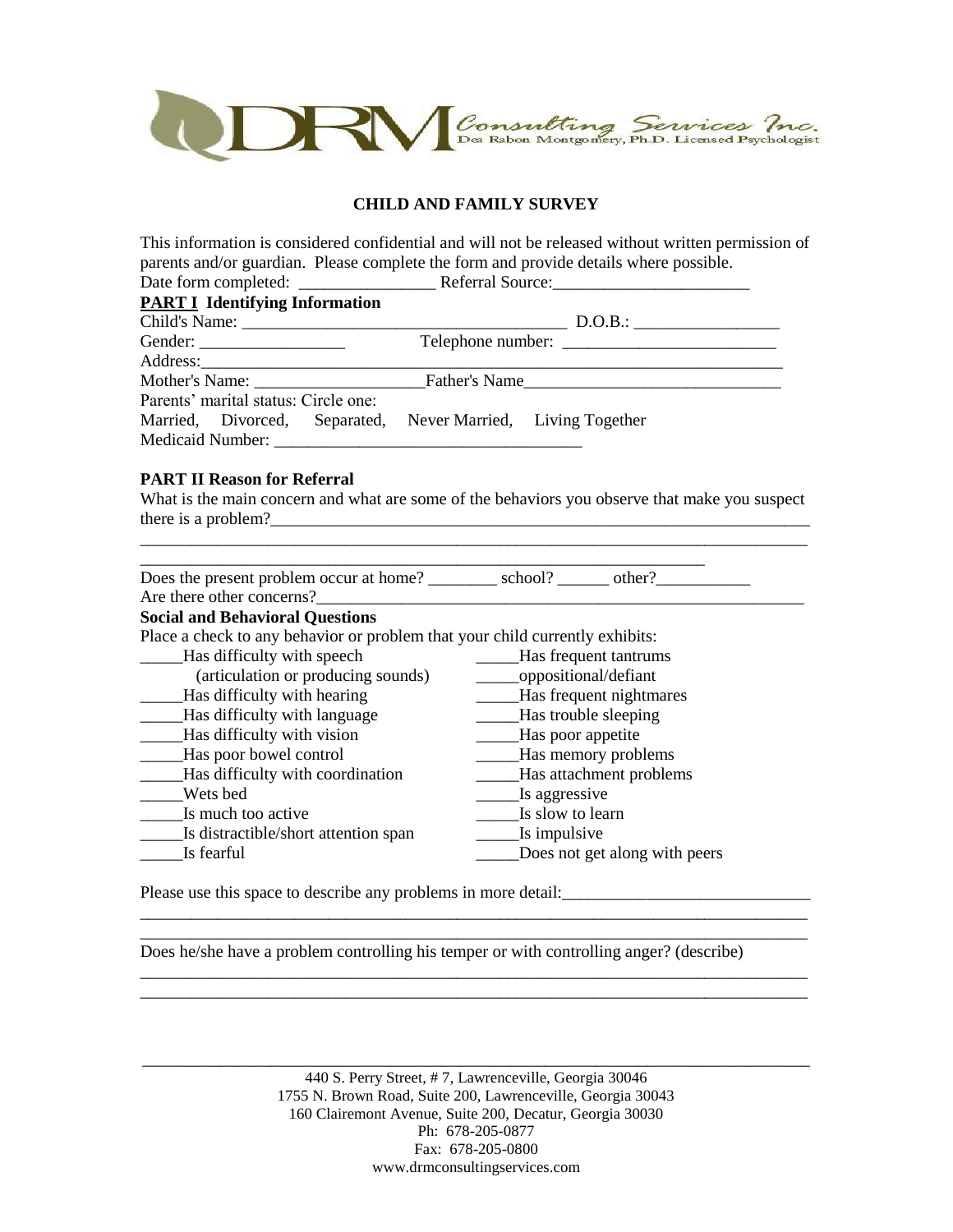Does he/she ever get sad or withdrawn? (describe)

How does this child react to stress and frustration? (describe)\_\_\_\_\_\_\_\_\_\_\_\_\_\_\_\_\_\_\_\_\_\_\_\_\_\_\_\_\_

\_\_\_\_\_\_\_\_\_\_\_\_\_\_\_\_\_\_\_\_\_\_\_\_\_\_\_\_\_\_\_\_\_\_\_\_\_\_\_\_\_\_\_\_\_\_\_\_\_\_\_\_\_\_\_\_\_\_\_\_\_\_\_\_\_\_\_\_\_\_\_\_\_\_\_\_\_\_ Does the child seem more clumsy than other children? Does the child have a hard time sitting still and paying attention to things? (describe)\_\_\_\_\_\_\_\_\_\_\_

\_\_\_\_\_\_\_\_\_\_\_\_\_\_\_\_\_\_\_\_\_\_\_\_\_\_\_\_\_\_\_\_\_\_\_\_\_\_\_\_\_\_\_\_\_\_\_\_\_\_\_\_\_\_\_\_\_\_\_\_\_\_\_\_\_\_\_\_\_\_\_\_\_\_\_\_\_\_

Does the child have any problems playing with children out side the home? (describe)  $\overline{\phantom{a}}$ 

| How does the child get along with other family members?                                                                                                                                                                                                                                                                                                                                                                        |
|--------------------------------------------------------------------------------------------------------------------------------------------------------------------------------------------------------------------------------------------------------------------------------------------------------------------------------------------------------------------------------------------------------------------------------|
| Does his/her behavior cause difficulty within the family?                                                                                                                                                                                                                                                                                                                                                                      |
| When was the problem first observed and by whom?                                                                                                                                                                                                                                                                                                                                                                               |
| What was done at that time?                                                                                                                                                                                                                                                                                                                                                                                                    |
| Has child been evaluated for the current problem before? Circle: Yes No                                                                                                                                                                                                                                                                                                                                                        |
| If yes, when and by whom? $\frac{1}{\frac{1}{2} \cdot \frac{1}{2} \cdot \frac{1}{2} \cdot \frac{1}{2} \cdot \frac{1}{2} \cdot \frac{1}{2} \cdot \frac{1}{2} \cdot \frac{1}{2} \cdot \frac{1}{2} \cdot \frac{1}{2} \cdot \frac{1}{2} \cdot \frac{1}{2} \cdot \frac{1}{2} \cdot \frac{1}{2} \cdot \frac{1}{2} \cdot \frac{1}{2} \cdot \frac{1}{2} \cdot \frac{1}{2} \cdot \frac{1}{2} \cdot \frac{1}{2} \cdot \frac{1}{2} \cdot$ |
| Has the child or other family member seen a psychiatrist or psychologist previously?                                                                                                                                                                                                                                                                                                                                           |
| Yes: No: No: If yes, was it in reference to this or another problem?                                                                                                                                                                                                                                                                                                                                                           |
| Same: Different: If different, please explain.                                                                                                                                                                                                                                                                                                                                                                                 |

\_\_\_\_\_\_\_\_\_\_\_\_\_\_\_\_\_\_\_\_\_\_\_\_\_\_\_\_\_\_\_\_\_\_\_\_\_\_\_\_\_\_\_\_\_\_\_\_\_\_\_\_\_\_\_\_\_\_\_\_\_\_\_\_\_\_\_\_\_\_\_\_\_\_\_\_\_\_

#### **PART II: Family Information**

Please list those persons who are important in your child's life.

| <b>Household Occupants</b> | Age | Relationship | Occupation | Lives with child<br>(yes/no) |
|----------------------------|-----|--------------|------------|------------------------------|
|                            |     |              |            |                              |
|                            |     |              |            |                              |
|                            |     |              |            |                              |
|                            |     |              |            |                              |
|                            |     |              |            |                              |
|                            |     |              |            |                              |

Has your family ever had genetic studies done? Y or N Where and Why /Results:

Are there any other family members with similar problems to those you mentioned? \_\_\_\_\_\_\_\_\_\_\_\_\_\_\_\_\_\_\_\_\_\_\_\_\_\_\_\_\_\_\_\_\_\_\_\_\_\_\_\_\_\_\_\_\_\_\_\_\_\_\_\_\_\_\_\_\_\_\_\_\_\_\_\_\_\_\_\_\_\_\_\_\_\_\_\_\_\_

Has anyone in the family of either parent had any of the following problems?

|                               | Yes | No. | Relationship to Child |
|-------------------------------|-----|-----|-----------------------|
| Learning Problems in School   |     |     |                       |
| <b>Mental Retardation</b>     |     |     |                       |
| Sickle Cell                   |     |     |                       |
| <b>Diabetes</b>               |     |     |                       |
| <b>Blindness</b>              |     |     |                       |
| <b>Seizures</b>               |     |     |                       |
| Alcoholism                    |     |     |                       |
| Depression                    |     |     |                       |
| <b>Mental Health Disorder</b> |     |     |                       |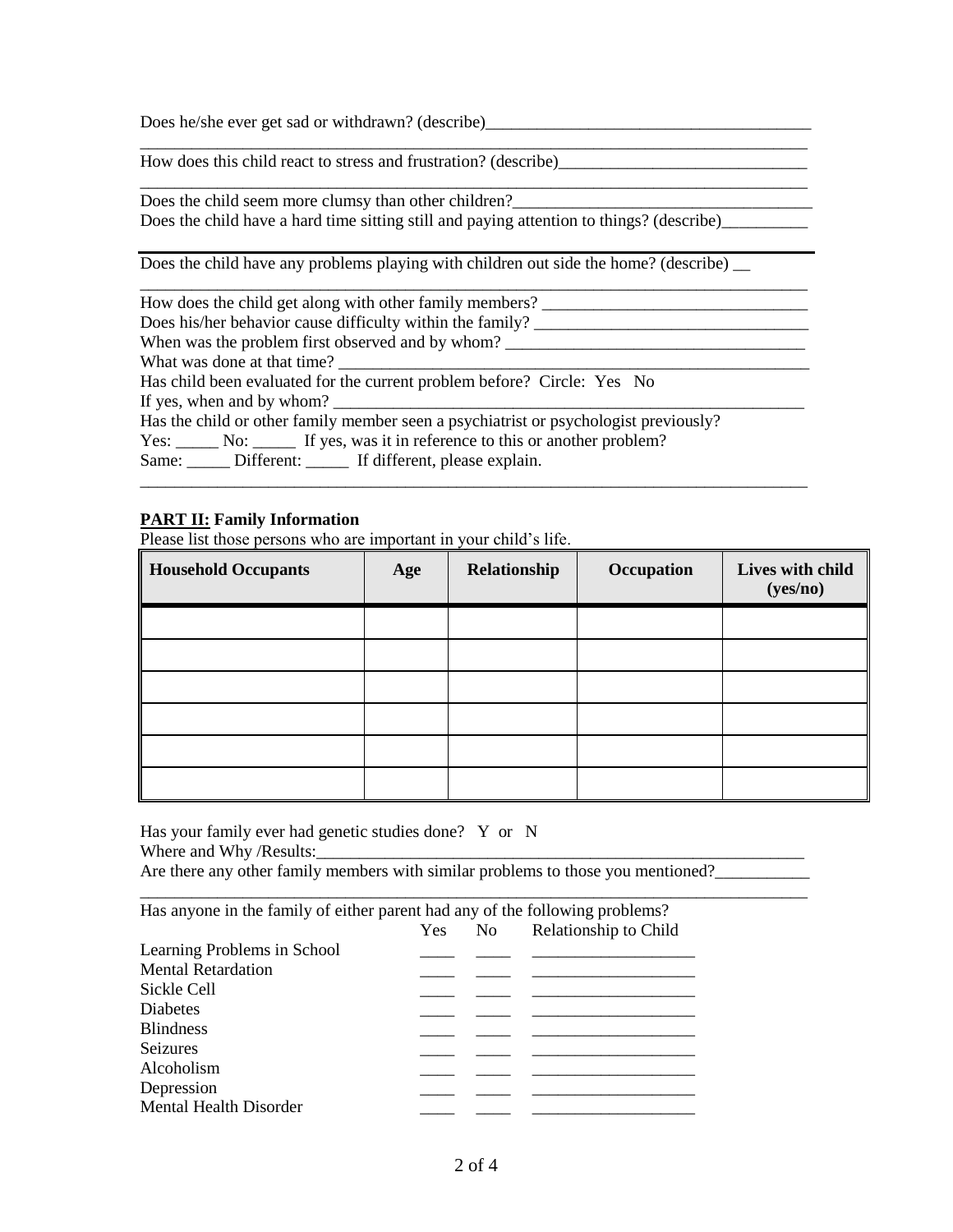| <b>Birth Defect</b><br>TB |  |                                                                                      |
|---------------------------|--|--------------------------------------------------------------------------------------|
| Cancer                    |  |                                                                                      |
| Deafness                  |  |                                                                                      |
| Cerebral Palsy<br>OTHER:  |  |                                                                                      |
|                           |  |                                                                                      |
|                           |  | Is the child adopted? Yes: ____ No: ____ How long has the child lived in the current |

home? When was the child initially placed outside the birth home? \_\_\_\_\_\_\_\_\_\_\_\_\_\_\_\_\_\_\_\_\_\_\_\_\_\_\_\_  $Why?$ How many placements has the child had? \_\_\_\_\_\_ What were you told about the child's history?\_\_\_\_\_\_\_\_\_\_\_\_\_\_\_\_\_\_\_\_\_\_\_\_\_\_\_\_\_\_\_\_\_\_\_\_\_\_\_\_\_

#### **PART III Prenatal, Birth and Developmental History**

| During pregnancy, did the child's mother use any of the following:                                |
|---------------------------------------------------------------------------------------------------|
| Tobacco Alcohol Medications Drugs                                                                 |
|                                                                                                   |
|                                                                                                   |
| Any problems during the birth?: $Y$ or N                                                          |
| Full Term: Y or N If not, how many weeks' gestation?                                              |
| Did the child breathe on his/her own at birth? Y or N Was Oxygen required? Y or N                 |
| Explain: $\_\_$                                                                                   |
| This is a list of developmental milestones. Please give the approximate age when your child did   |
| roach the following. If the child cannot eccomplish the item places indicate that by writing "no" |

reach the following. If the child cannot accomplish the item please indicate that by writing "no" in the space.

| <b>Finger fed</b>           | Cooed                         |
|-----------------------------|-------------------------------|
| <b>Undressed completely</b> | Understood "no"               |
| <b>Tie shoes</b>            | Laughed aloud                 |
| <b>Toilet trained</b>       | Gestures (waving bye,         |
| <b>Rolled over</b>          | pat-a-cake)                   |
| <b>Sat unassisted</b>       | <b>Followed one command</b>   |
| <b>Crawled</b>              | (without you pointing)        |
| <b>Walked</b>               | <b>Said First Words</b>       |
| Points to 5 body parts      | <b>Put Two Words Together</b> |
| (where are your eyes, etc.) |                               |

### **PART IV Medical History**

|                                    | Have there been any health problems? If yes, please explain |
|------------------------------------|-------------------------------------------------------------|
|                                    |                                                             |
| Has he/she ever been hospitalized? |                                                             |
|                                    |                                                             |
| When was the last eye exam?        | Results:                                                    |